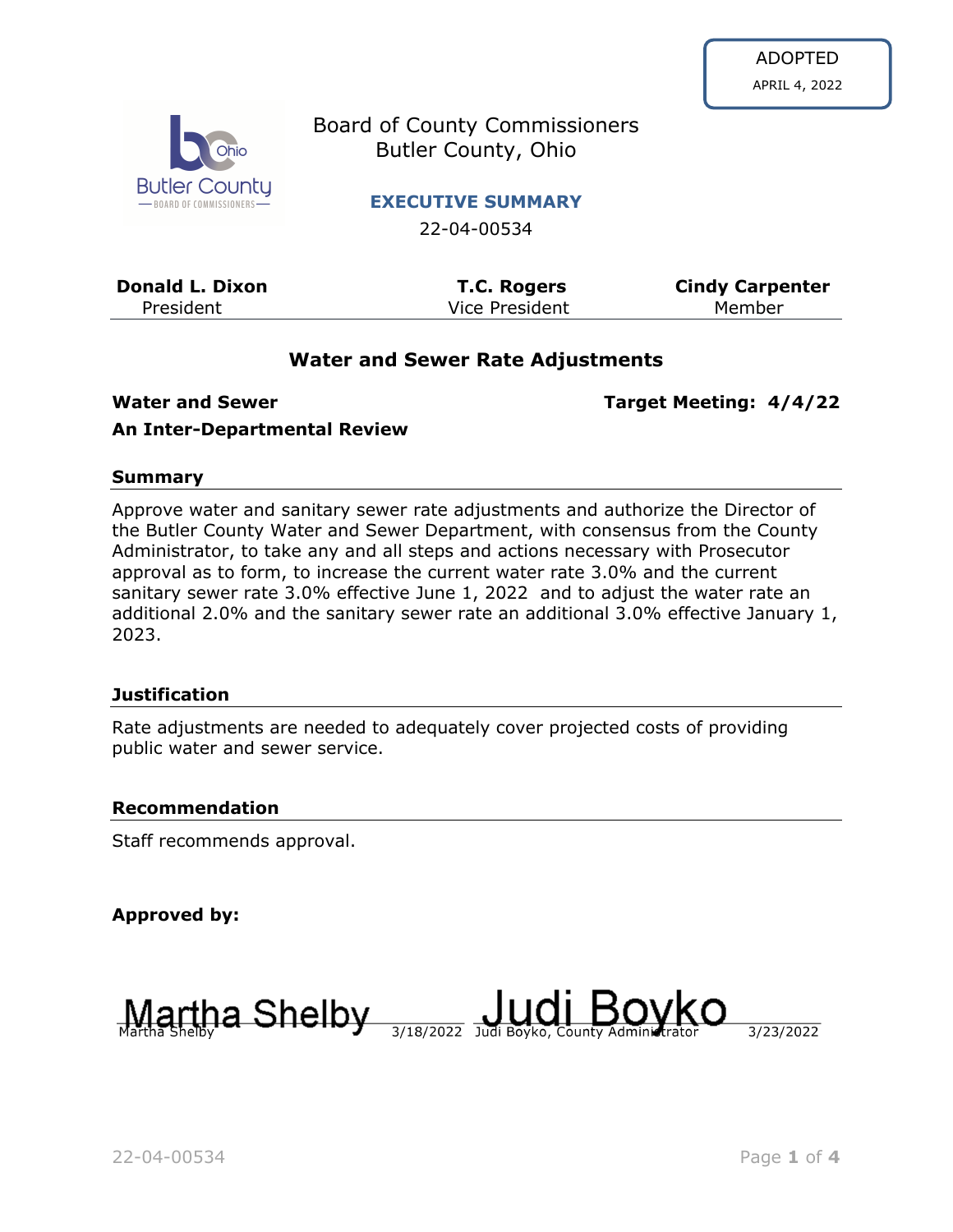

Board of County Commissioners Butler County, Ohio

**RESOLUTION**

22-04-00534

| <b>Cindy Carpenter</b> | <b>Donald L. Dixon</b> | <b>T.C. Rogers</b> |
|------------------------|------------------------|--------------------|
| President              | Vice President         | Member             |

# **Water and Sewer Rate Adjustments**

The Board of County Commissioners of Butler County, Ohio met in Regular Meeting on the 4th day of April, 2022 in the Commission Chambers of the Butler County Government Services Center, 315 High Street, 2nd Floor, Hamilton, Ohio 45011.

- **Whereas** the last treatment of water and sewer rates for Butler County was last considered in April 2009 through Resolution 09-04-0722 where rates were lowered;
- **Whereas** the water and sewer rates in Butler County have remained unchanged for 13 years since their lowering in 2009;
- **Whereas** since 2015, other local government utilities have implemented average increases of 3.4% annually. This results in a 27.0% cumulative rate increase for other jurisdictions with Butler County Board of Commissioners holding rates constant with 0.0% rate increases;
- **Whereas** out of over 60 jurisdictions polled in the region, participating in a study conducted in 2022 and prepared by the City of Piqua (the "Study") (fka the City of Oakwood Study), Butler County water and sanitary sewer rates are the 5<sup>th</sup> least expensive;
- **Whereas** the proposed rate increases are less than the average rate increases experienced by the water and sewer utilities participating in the Study;
- **Whereas** funds collected from Butler County water and sewer rates are used for operations and investment into the County system;

**Whereas** 2022 will be the first year in over five years water purchase costs will

22-04-00534 Page **2** of **4**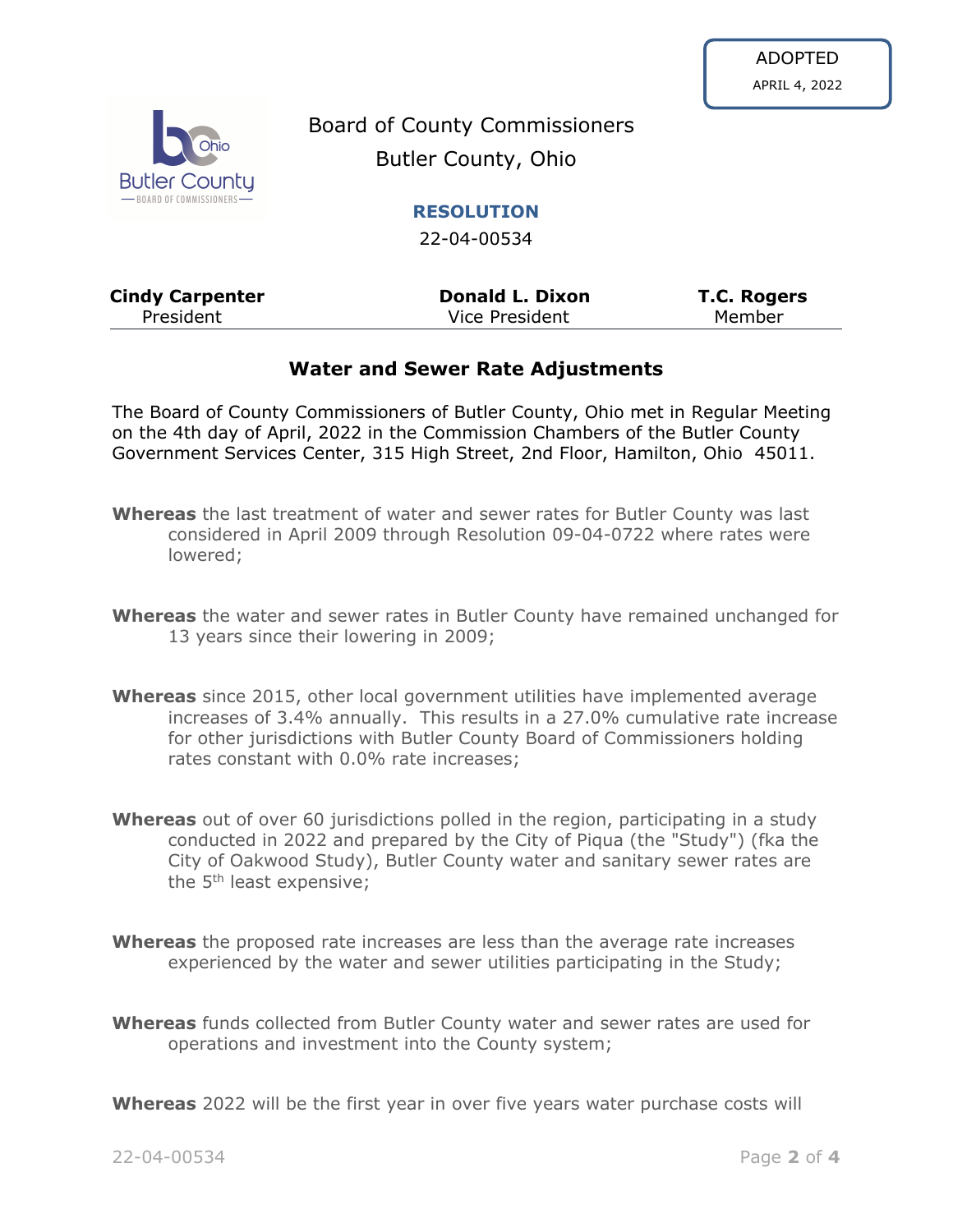increase based on the current City of Hamilton water supply contract;

- **Whereas** the City of Hamilton is the County's largest water supplier and the purchased water cost is currently 56.0% of the water operating budget;
- **Whereas** a sewer master plan was recently completed indicating an increase in capital expenditures is necessary for sewer infrastructure improvements;
- **Whereas** based on calculations from a cost of services study, the Butler County Financial Analysis Model indicates water and sewer rates need to increase to sufficiently cover projected costs of providing water services to the nearly 42,000 water customers and sanitary sewer service to the over 47,000 sewer users;
- **Whereas** it is important to maintain the water and sewer infrastructure with continued capital improvements and to continue to deliver exceptional service and efficient operations;
- **Whereas** the proposed water and sewer rate increases, starting with all meter readings taking place on or after the effective dates, will commence as illustrated:

| <b>Effective</b> |         | June 1, 2022   January 1, 2023 |
|------------------|---------|--------------------------------|
| Water            | $3.0\%$ | 2.0%                           |
| Sewer            | $3.0\%$ | 3.0%                           |
|                  |         |                                |

- **Whereas** the adjusted water and sewer rates as recommended are attached hereto as Exhibit A and B for water and sewer respectively; now, therefore, be it
- **Resolved** the Board of Butler County Commissioners does hereby adopt the water rates shown on Exhibit A, attached hereto, and that the revised water rates shall be effective as proposed on Exhibit A; be it further
- **Resolved** the Board of Butler County Commissioners does hereby adopt the sewer rates shown on Exhibit B, attached hereto, and that the revised sewer rates shall be effective as proposed on Exhibit B; be it further